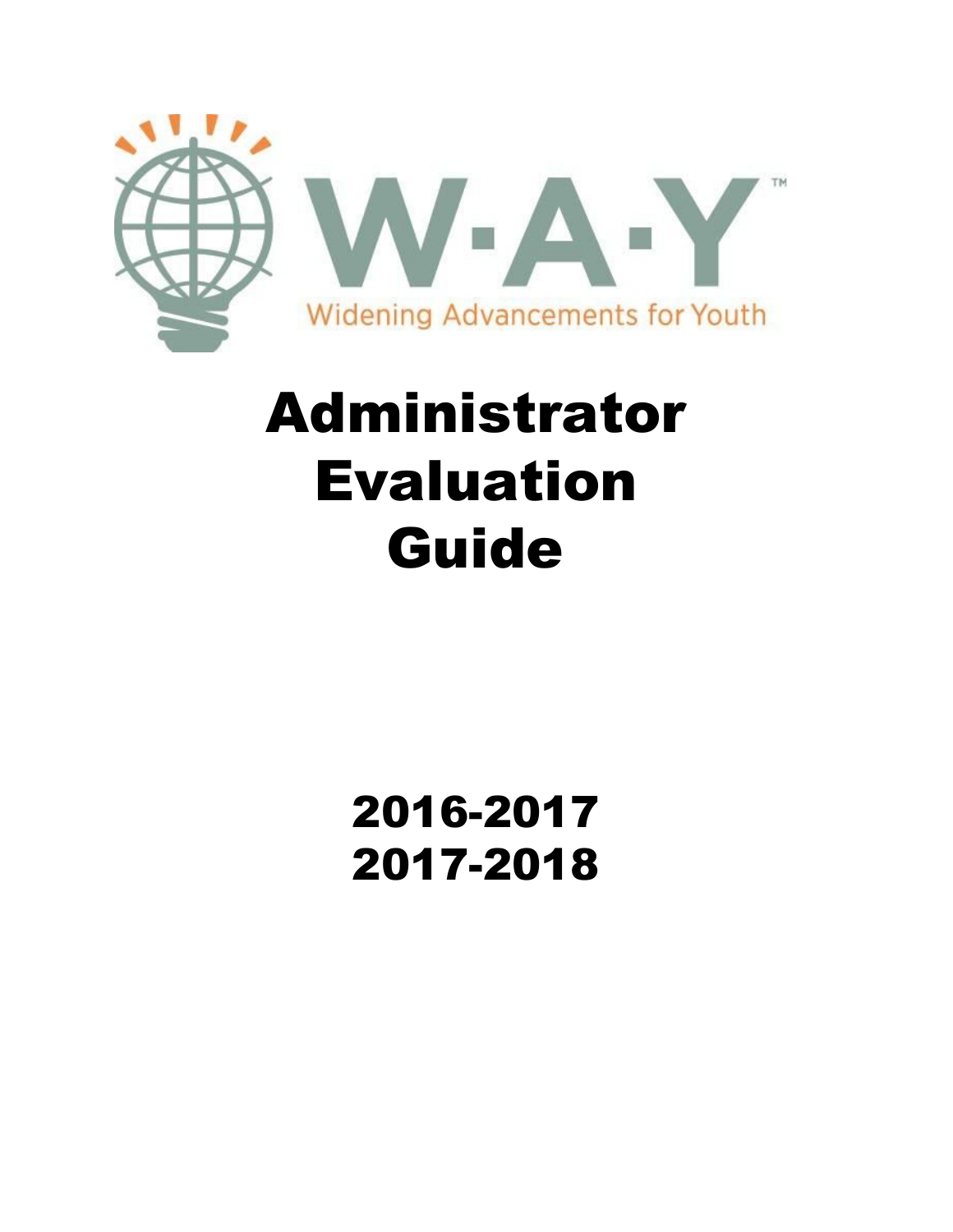## **A Note from the Superintendent**

#### Dear Administrators,

At W-A-Y Charter Schools, we believe in the process of continuous improvement; identifying areas of strength and areas of improvement, developing and carrying out a plan and measuring our results. The new administrator evaluation tool we are implementing this year is just another tenet of our continuous improvement process. The evaluation process focuses on effective leadership, professional growth and student growth.

Last year, we developed a common language centered on the national standards and 21 st Century skills to articulate expected outcomes for our students. As a result of this process, we now share a vision of what ef ective instruction looks like and sounds like using project-based learning as our foundation.

Since teaching is an art and a science; teachers will have opportunities to build on their strengths to hone their craft of teaching while using data to plan and inform their instruction. Directors will provide meaningful and specific feedback and support so they can perform at their very best.

Our mission at W-A-Y Charter Schools is to "Change lives by creating engaging educational opportunities for students". We believe teachers make this happen everyday with the students in our labs. We consider teachers as our greatest assets in preparing our students for college and 21st Century careers.

In order for our students to compete with their peers across the nation, we need to concentrate on the quality of face-to-face instruction within our blended learning model.

Educationally yours,

Jennifer A. Hernandez Ed.S. Superintendent W-A-Y Charter Schools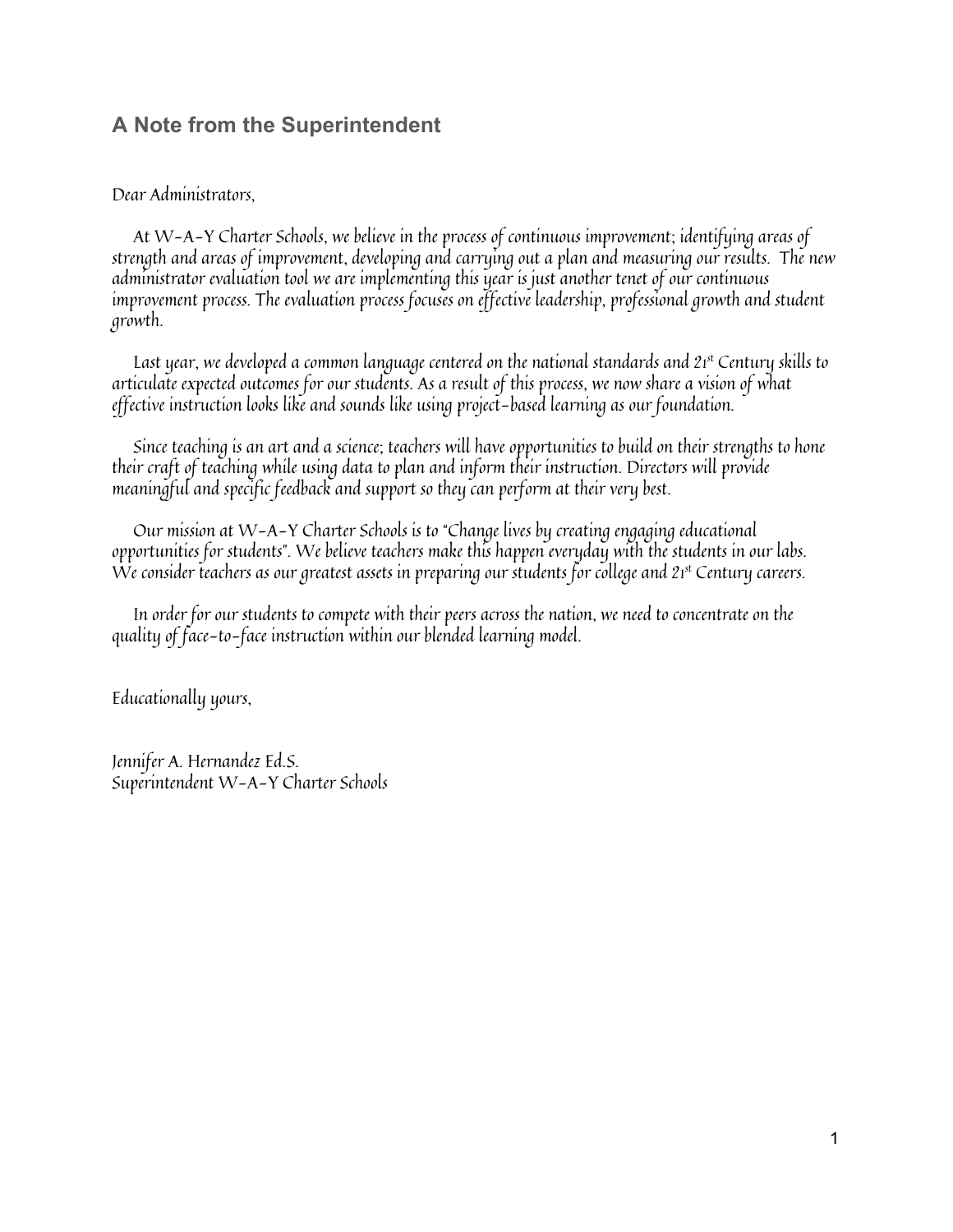## **Introduction**

The purpose of this guide is to describe the process used by WAY Charter Schools to evaluate and rate administrator performance throughout the school year. The administrator evaluation is a continuous improvement process that provides a consistent and systematic approach for engaging teaching professionals in rich discussions about administrator effectiveness as it relates to student growth. This process encourages reflection on leadership practices while supporting professional growth of administrators to foster teacher and student growth.

WAY Charter Schools has adopted the state approved School Advance Principal Evaluation Framework Evaluation for conducting observations of our schools. This tool was selected because it compliments many of our current leadership beliefs and practices.

*The educator evaluation process complies with Public Act 173 of 2015.*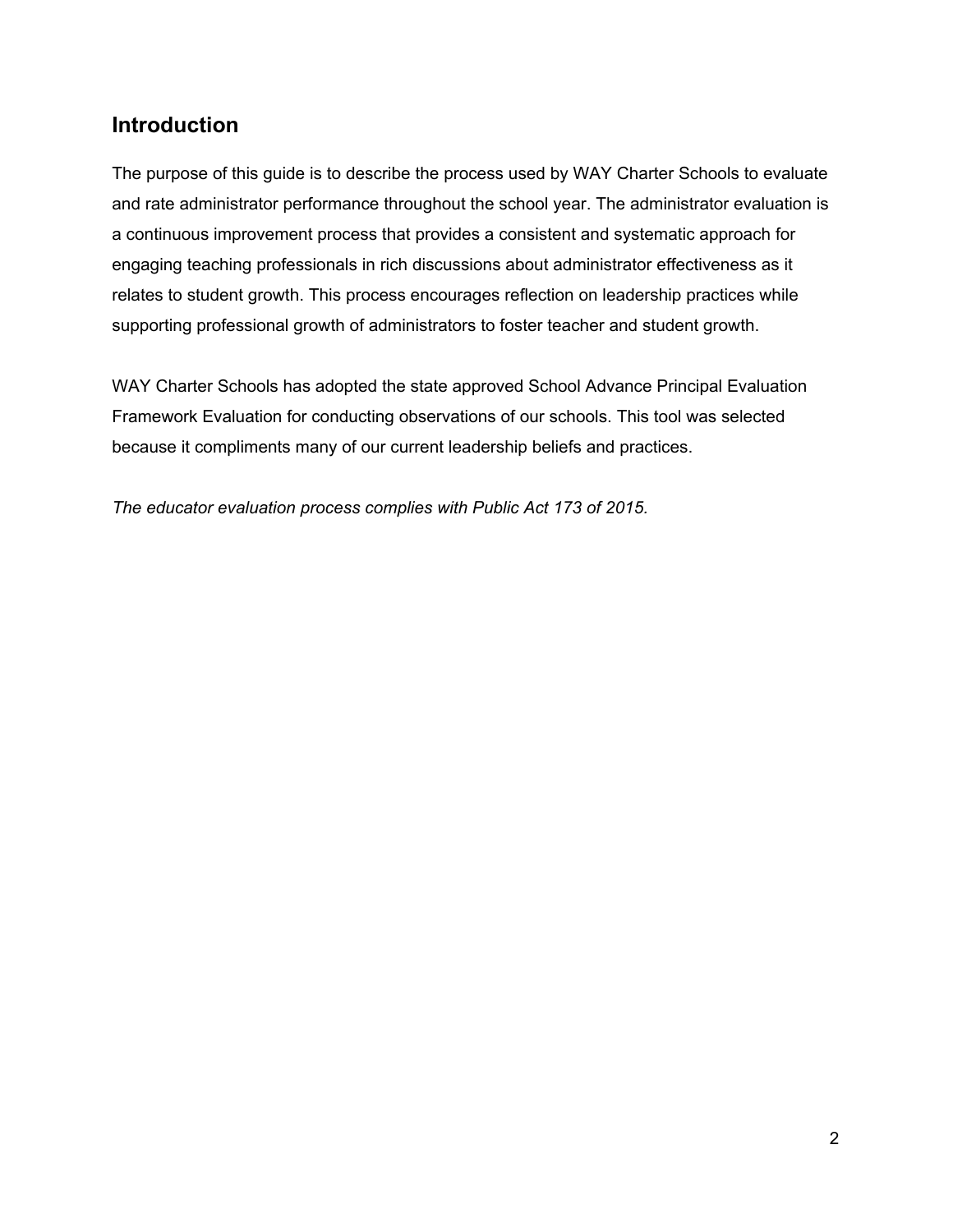## **PROFESSIONAL DEVELOPMENT**

Administrators are provided professional development on the performance evaluation systems for the 2016, 2017, & 2018 school years.

| <b>Training</b>                                           | <b>Vendor</b>                  | <b>Audience</b> | <b>Description</b>                               | <b>Timeline</b>  |
|-----------------------------------------------------------|--------------------------------|-----------------|--------------------------------------------------|------------------|
| School<br>Advance<br>Principal<br>Evaluation<br>Framework | School<br>Advance              | Administrators  |                                                  | February 3, 2017 |
| School<br>Advance<br>Principal<br>Evaluation<br>Framework | <b>Central Office</b><br>Staff | Administrators  | Overview of the School Advance<br><b>Rubrics</b> | October 13, 2017 |

## **EVALUATION PROCESS**

The evaluation process is an ongoing cycle designed for continuous dialogue, support and improvement. An administrator evaluation consists of school walkthroughs and student growth measures in providing a summary of actionable feedback on an administrator's performance over the course of a school year. Based on the outcomes of school walkthroughs and student growth measures, administrators are assigned an effectiveness rating of highly effective, effective, minimally effective or ineffective. For the 2016-2017 and the 2017-2018 school years, 75% of an administrator's evaluation is based on school walkthroughs conducted by the superintendent and 25% is based on student growth measures. For the 2018-2019 school year 60% of an administrator's evaluation is based on school walkthroughs conducted by the superintendent, 20% is based on student growth and another 20% is based on state growth.



*Michigan Educator Evaluations Frequently Asked Questions (FAQs) 6/2016*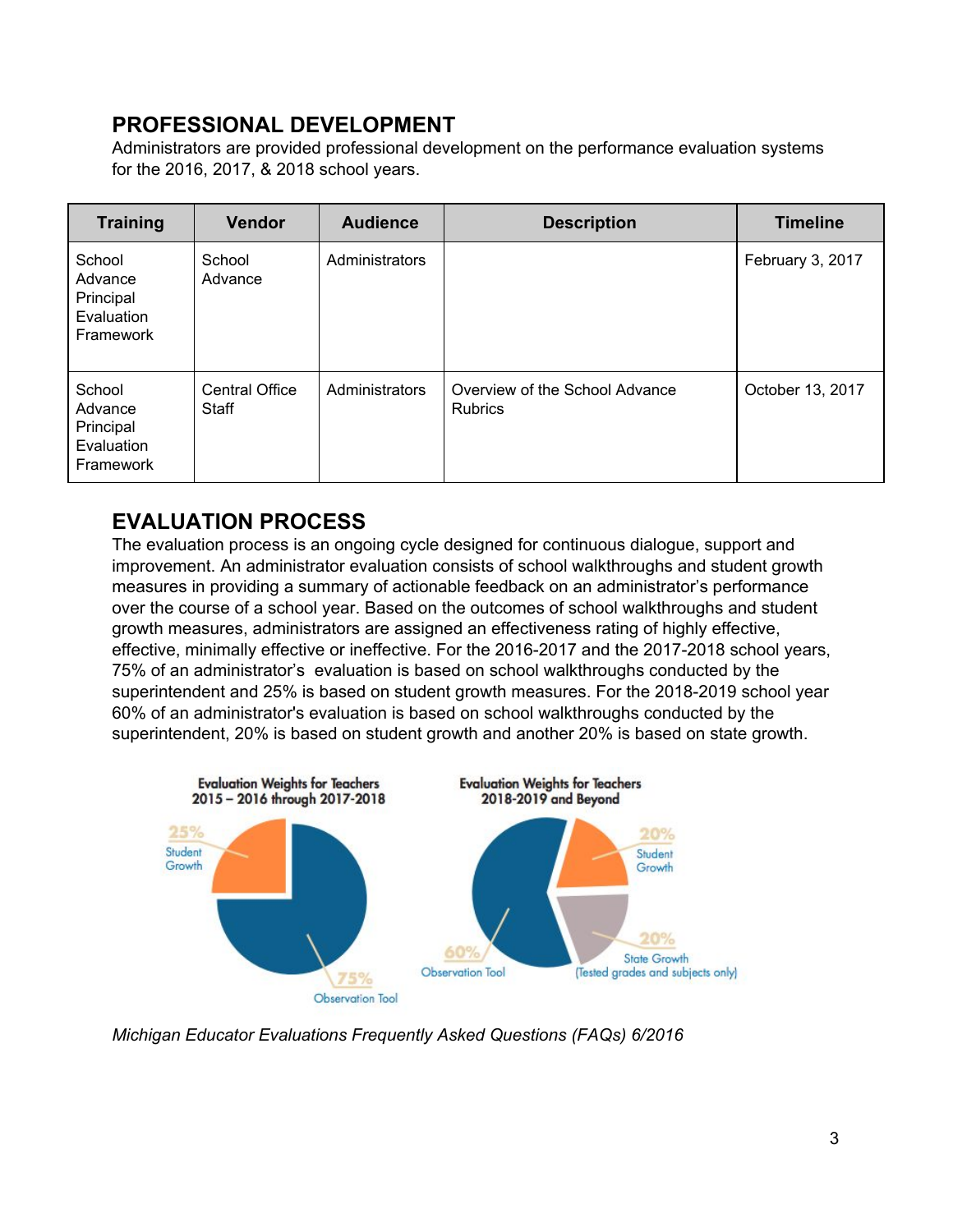## **Evaluation Scoring**

The student growth rating is combined with the school walkthrough rating to determine the administrator's summative rating.

| <b>Component</b>        | Weight | <b>Highly</b><br><b>Effective</b> | <b>Effective</b> | <b>Minimally Effective</b> | <b>Ineffective</b> |
|-------------------------|--------|-----------------------------------|------------------|----------------------------|--------------------|
| <b>Student Growth</b>   | 25%    | $3.5 - 4.0$                       | $2.5 - 3.49$     | $1.5 - 2.49$               | $0 - 1.49$         |
| <b>Observation Tool</b> | 75%    | $3.5 - 4.0$                       | $2.5 - 3.49$     | $1.5 - 2.49$               | $0 - 1.49$         |
| <b>Total Score</b>      | 100%   | $3.5 - 4.0$                       | $2.5 - 3.49$     | $1.5 - 2.49$               | $0 - 1.49$         |

## **Evaluation Rating**

The student growth rating is combined with the school walkthrough rating to determine the administrator's summative rating. Evaluation ratings are assigned using the following cut scores,

| <b>Final Rating</b>        | <b>Total Score</b> |
|----------------------------|--------------------|
| <b>Highly Effective</b>    | $3.5 - 4.0$        |
| Effective                  | $2.5 - 3.49$       |
| <b>Minimally Effective</b> | $1.5 - 2.49$       |
| Ineffective                | በ - 1 49           |

## **SCHOOL ADVANCE PRINCIPAL EVALUATION FRAMEWORK**

For the 2016-2017 school year, administrators will be evaluated on Domain 1: Results, Domain 2: Leadership and Domain 3: Programs.

| <b>Domain</b> | <b>Highly</b><br><b>Effective</b> | <b>Effective</b> | <b>Minimally</b><br><b>Effective</b> | <b>Ineffective</b> |
|---------------|-----------------------------------|------------------|--------------------------------------|--------------------|
| 1. Results    |                                   | 3                |                                      |                    |
| 2. Leadership |                                   | 3                |                                      |                    |
| 3. Programs   |                                   | 3                |                                      |                    |

For the 2017-2018 school year administrators will be evaluated on,

- Domain 1: Results
- Domain 2: Leadership
- Domain 3: Programs
- Domain 4: Processes
- Domain 5: Systems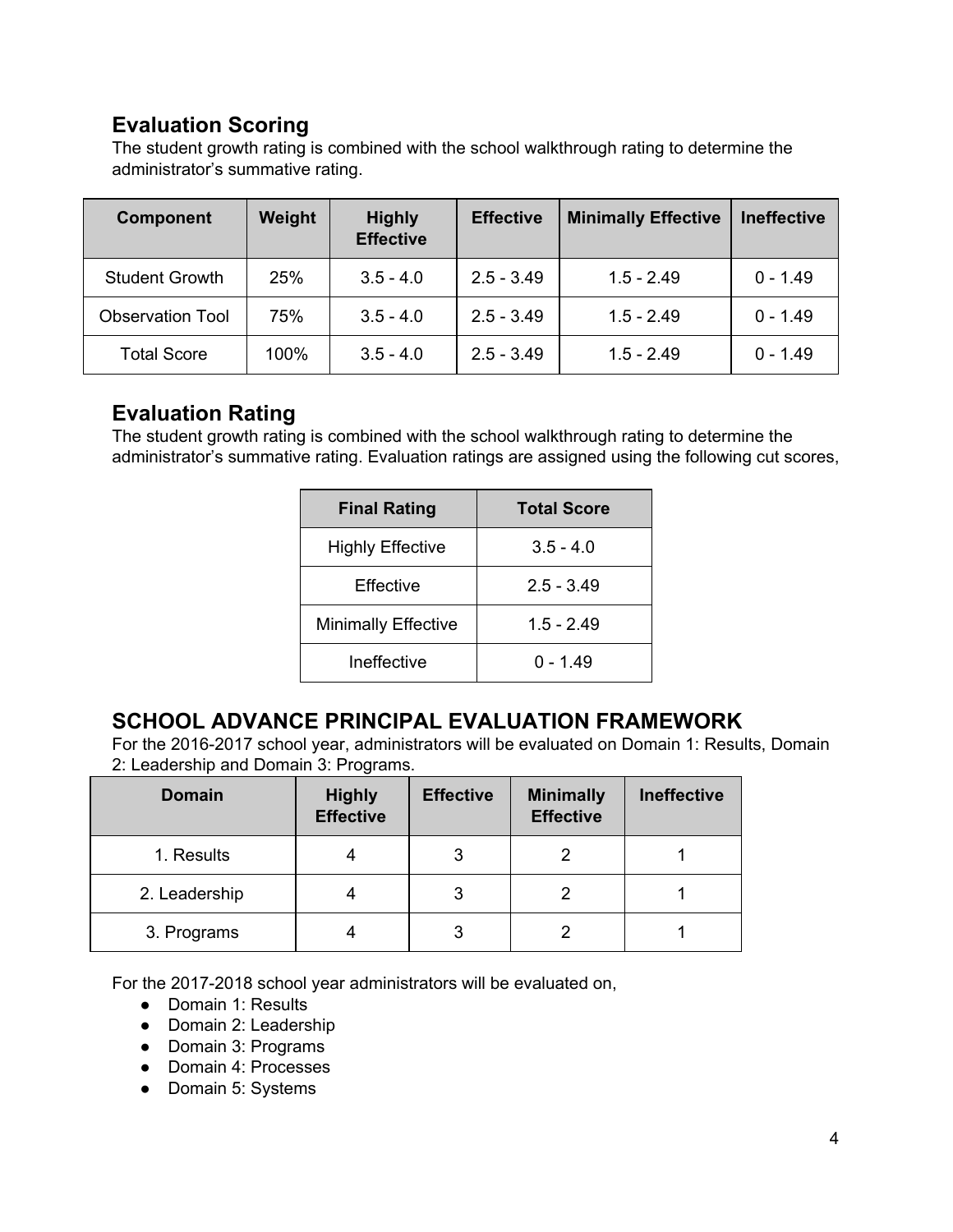| <b>Domain</b> | <b>Highly</b><br><b>Effective</b> | <b>Effective</b> | <b>Minimally</b><br><b>Effective</b> | <b>Ineffective</b> |
|---------------|-----------------------------------|------------------|--------------------------------------|--------------------|
| 1. Results    |                                   | 3                | 2                                    |                    |
| 2. Leadership |                                   | 3                | 2                                    |                    |
| 3. Programs   |                                   | 3                | 2                                    |                    |
| 4. Processes  | 4                                 | 3                | 2                                    |                    |
| 5. Systems    |                                   | 3                | າ                                    |                    |

## **WALKTHROUGHS**

A walkthrough is an exercise conducted using the district adopted administrator evaluation tool with fidelity. A walkthrough not only considers evidence observed but it must also considers evidence collected throughout the year relevant to each domain. A walkthrough is one component of the administrator evaluation process that provides data for the annual year-end evaluation.

## **Walkthrough Process**



#### **Self-Reflection**

During the self-reflection the administrator presents his/her assessment and evidence to support their performance as it relates to the School Advance Principal Evaluation Framework observation. The administrator and superintendent discuss the assessment and supporting evidence. The superintendent asks guiding questions to assist the administrator in considering other evidence or sources of evidence.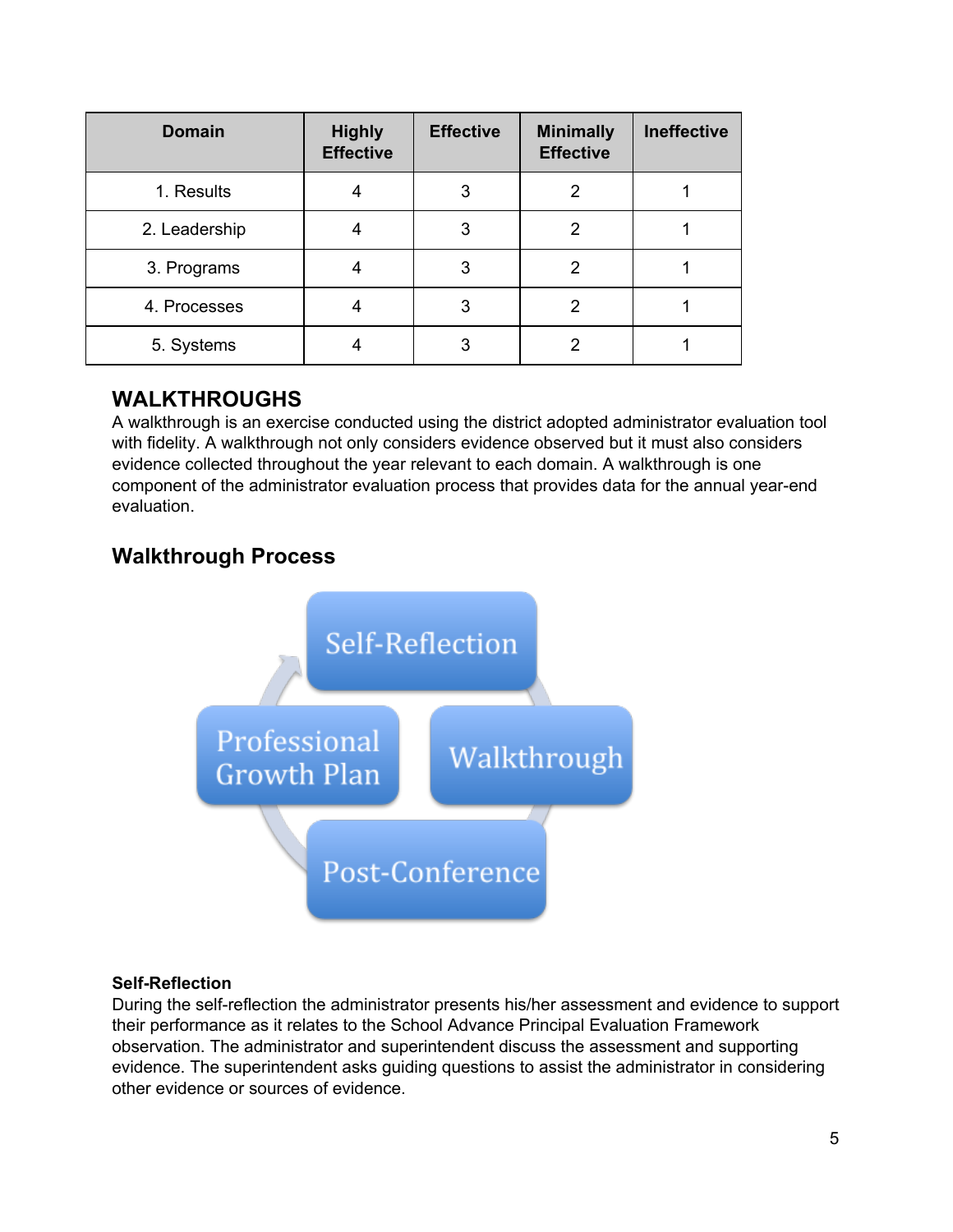Outcomes for the self-reflection

- Set expectations for the evaluation process
- Develop a clear understanding of the framework
- Identify goals for improvement
- Revise leadership, programs, processes and/or systems targeted for improvement

Points for discussion:

- Fidelity of the vision, mission and program
- Degree of team collaboration, climate and culture
- How is success measured and/or monitored success?
- How do you prioritize responsibilities?

#### **Walkthrough**

The administrator and superintendent schedule a day and time for the Walkthrough.

#### **Post-Conference**

The administrator and superintendent meet to reflect on the walkthrough, review evidence collected and discuss the superintendent's feedback. Feedback follows the 7 Keys to Effective Feedback: goal referenced, tangible and transparent, actionable, user-friendly, timely, ongoing and consistent. Through this capacity building process the teacher refines instruction for continuous improvement.

#### **Professional Growth Plan**

The professional growth plan includes specific goals and outcomes to be achieved for the school year. This growth plan serves as the performance improvement plan in compliance of the Public Act 173 of 2015. The professional growth plan is created for each administrator based on their first walkthrough and feedback during their first post-conference. For subsequent walkthroughs the administrator's professional growth plan will be updated accordingly.

#### **Year-End Conference**

The year-end conference is the culminating activity of the administrator's evaluation process. During this conference the administrator and superintendent meet to review the administrator's overall performance for the school year. The superintendent and administrator review evidence from all the walkthroughs, the professional growth plan goals and outcomes achieved, and student growth data. This is also a time to set new goals for the upcoming school year and plan for professional development and training. The superintendent will also share the administrator's summative rating during the conference.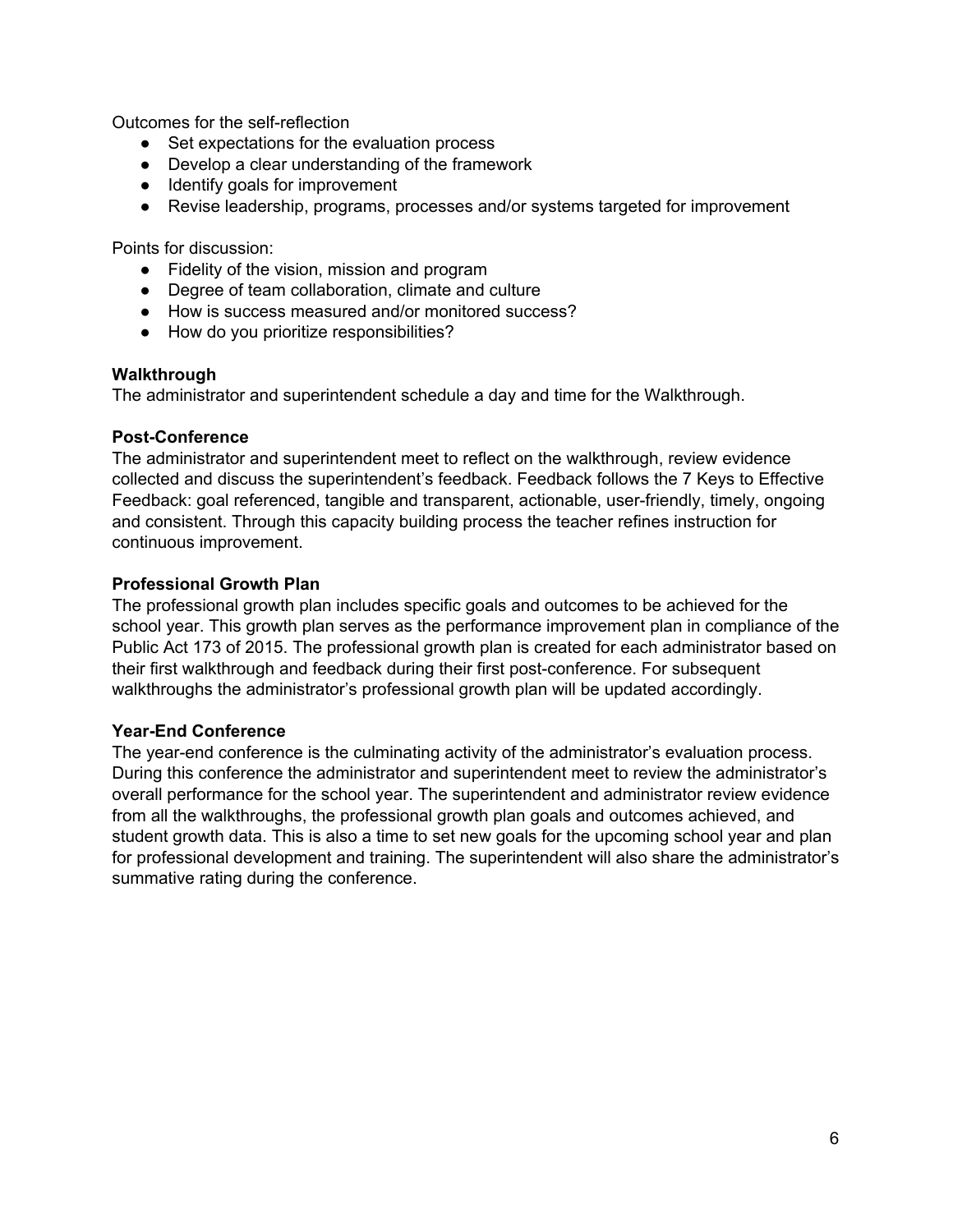## **CALENDAR OF ACTIVITIES**

#### **2016-2017**

| <b>Activity</b>                | <b>Dec</b>             | Jan                   | Feb     | <b>Mar</b> | Apr        | <b>May</b> | Jun        |
|--------------------------------|------------------------|-----------------------|---------|------------|------------|------------|------------|
| Professional<br>Development    | <b>Due</b><br>12/22/16 |                       |         |            |            |            |            |
| Plan<br>1 <sup>st</sup> Formal |                        |                       |         |            |            |            |            |
| Observation                    |                        | <b>Due</b><br>1/27/17 |         |            |            |            |            |
| $2nd$ Formal                   |                        |                       |         | <b>Due</b> |            |            |            |
| Observation                    |                        |                       | 3/24/17 |            |            |            |            |
| 3rd Formal                     |                        |                       |         |            | <b>Due</b> |            |            |
| Observation                    |                        |                       |         |            |            | 5/26/17    |            |
| Year End                       |                        |                       |         |            |            |            | <b>Due</b> |
| Conference                     |                        |                       |         |            |            |            | 6/9/17     |

#### **2017-2018**

| <b>Activity</b>                       | <b>Sep</b>            | Oct | <b>Nov</b>                 | <b>Dec</b> | Jan                   | Feb | <b>Mar</b>            | Apr | <b>May</b>            |
|---------------------------------------|-----------------------|-----|----------------------------|------------|-----------------------|-----|-----------------------|-----|-----------------------|
| Professional<br>Development<br>Plan   | <b>Due</b><br>9/29/17 |     |                            |            |                       |     |                       |     |                       |
| 1 <sup>st</sup> Formal<br>Observation |                       |     | <b>Due</b><br>11/17/1<br>7 |            |                       |     |                       |     |                       |
| $2nd$ Formal<br>Observation           |                       |     |                            |            | <b>Due</b><br>1/31/18 |     |                       |     |                       |
| 3 <sup>rd</sup> Formal<br>Observation |                       |     |                            |            |                       |     | <b>Due</b><br>3/30/18 |     |                       |
| Year End<br>Conference                |                       |     |                            |            |                       |     |                       |     | <b>Due</b><br>5/18/18 |

## **STUDENT GROWTH MODEL: STUDENT LEARNING OBJECTIVES**

Student growth models are used to measure a teacher's impact on student learning within a school year. Although there are many student growth models available, WAY Charter Schools will use the Student Learning Objective (SLO) Model to measure student growth. This model uses intervals of instruction to measure long term educational goals. Below is a correlation of our goals to our assessments.

| <b>Educational Goal</b>                                                                                                                                       | <b>Assessment</b>                 | <b>Subjects</b> |
|---------------------------------------------------------------------------------------------------------------------------------------------------------------|-----------------------------------|-----------------|
| Grades 9-12: Students' academic growth between<br>tests will demonstrate measurable progress toward the<br>grade-level core subject area achievement targets. | Performance<br><b>Series Test</b> | Reading<br>Math |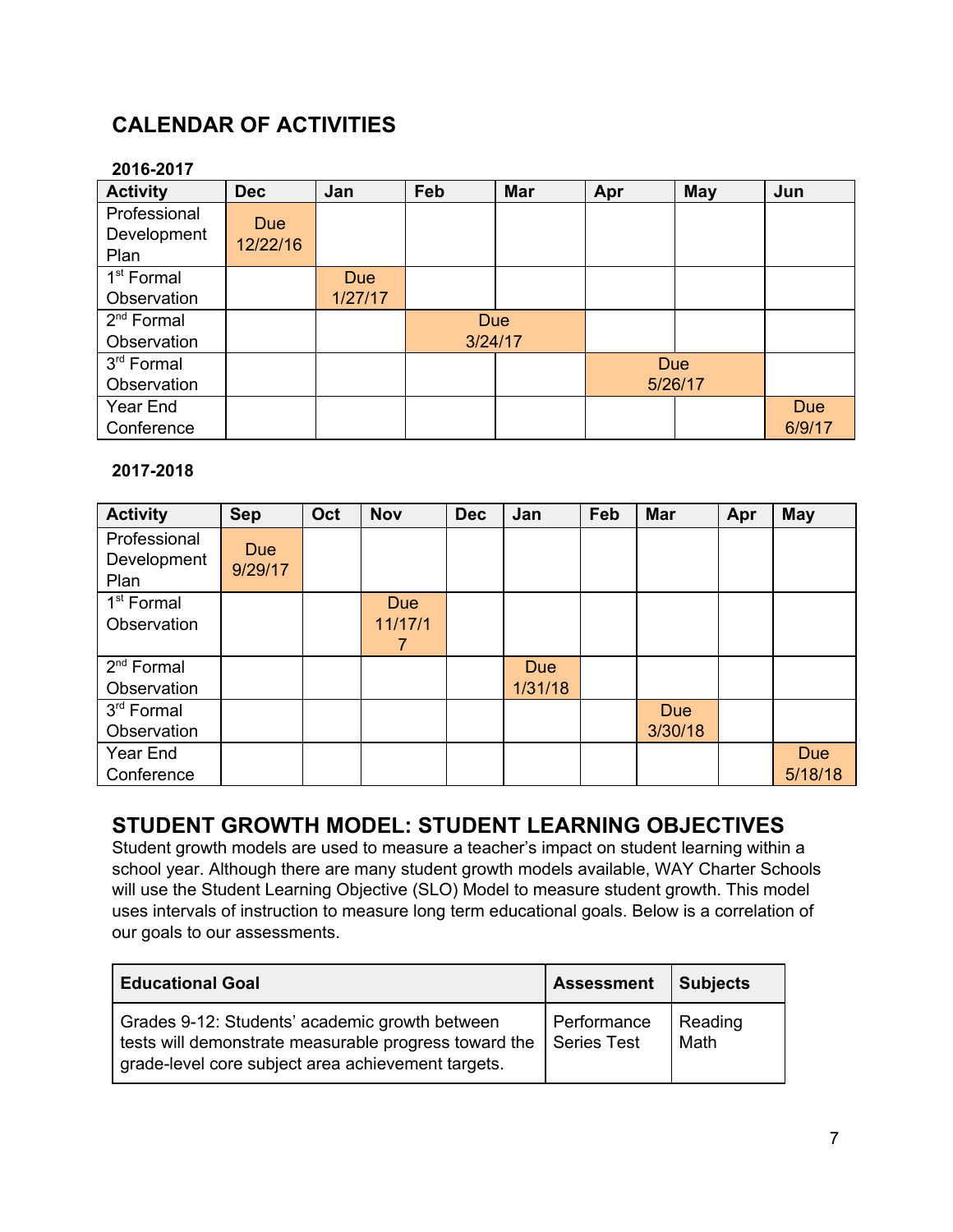| Grades 9 and 10: Students' college readiness will be<br>determined using the core subject area scores on the<br><b>PSAT</b> | <b>PSAT</b> | Reading<br>Math            |
|-----------------------------------------------------------------------------------------------------------------------------|-------------|----------------------------|
| Grades 11 and 12: Students' college readiness will be<br>determined using the core subject area scores on the<br><b>SAT</b> | <b>SAT</b>  | Reading<br>Writing<br>Math |

#### **Growth Targets**

Teachers and administrators can impact student growth by using student growth targets to plan for instruction. These growth targets equate to one year of academic growth. Growth targets will be measured using data from our assessments.

- Performance Series growth targets are created automatically once students have taken the initial assessments. All students take these assessment in the fall and new students should take the Performance Series Test once they enroll. To access student growth targets login to Performance Series and run the "Gain Analysis" report.
- PSAT growth target is a score that is on track to meeting the 1070 score on the SAT. This score is shown below.
- SAT growth target is 1070 for all students.

| <b>Assessment</b>           | <b>Growth Target</b>         |
|-----------------------------|------------------------------|
| <b>Performance Series</b>   | <b>Created Automatically</b> |
| PSAT 9th Grade EBRW         | 410                          |
| <b>PSAT 9th Grade Math</b>  | 450                          |
| <b>PSAT 10th Grade EBRW</b> | 430                          |
| <b>PSAT 10th Grade Math</b> | 480                          |
| <b>SAT EBWR</b>             | 480                          |
| <b>SAT Math</b>             | 530                          |
| <b>SAT Total Score</b>      | 1070                         |

Reference - College Board [Benchmarks](https://collegereadiness.collegeboard.org/about/scores/benchmarks)

#### **Correlation of Content Areas with Assessments**

| <b>Content Area</b> | <b>Assessment</b>         | <b>Subject Tested</b> |     |
|---------------------|---------------------------|-----------------------|-----|
| English, Social     | <b>Performance Series</b> | Reading               | 50% |
| <b>Studies</b>      | <b>PSAT/SAT</b>           | <b>Evidence Based</b> | 50% |